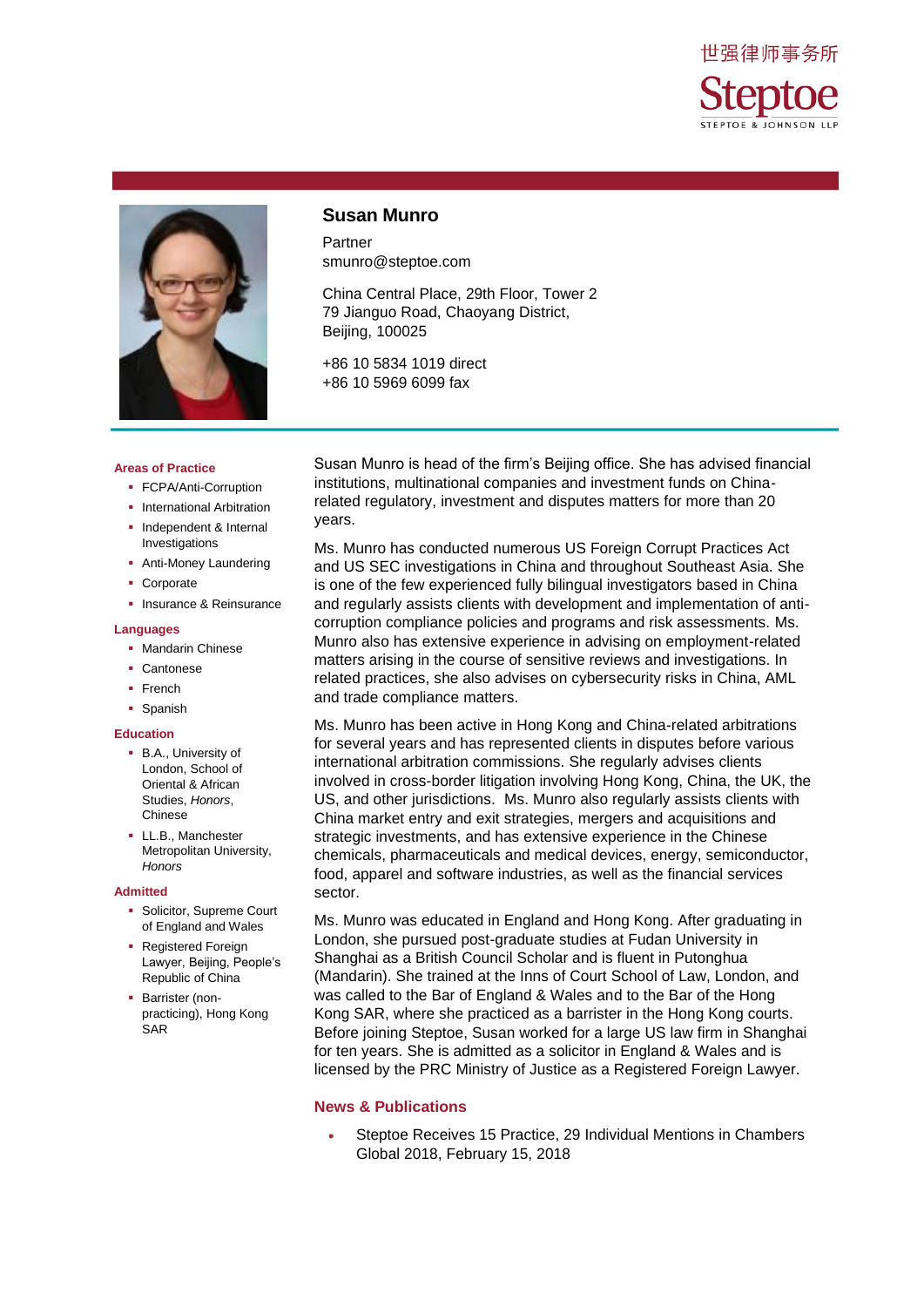

## **Susan Munro**

- Chambers Asia-Pacific 2018 Recognizes Steptoe Practices and Lawyers, December 7, 2017
- OFAC 缩短俄罗斯金融与能源业的新债务期限 OFAC Shortens New Debt Maturity Periods, September 29, 2017
- Steptoe Named to *Global Arbitration Review* 100, May 25, 2017
- Steptoe Receives 14 Practice, 30 Individual Mentions in *Chambers Global 2017*, March 16, 2017
- *Chambers Asia-Pacific* 2017 Recognizes Steptoe Practices and Lawyers, January 17, 2017
- *Global Investigations Review* Quotes Susan Munro on Yates Memo, October 19, 2016
- Reinsurance Update, October 11, 2016
- 美国金融犯罪执法网络局(FinCEN)出台的反洗钱新规, May 30, 2016

#### **Events**

- The UNCITRAL Model Law and the New York Convention across the OBOR: Enablers of Rule-based Trade? at the 2018 Asia-Pacific International Arbitration Forum organized by the Shanghai International Arbitration Commission, March 20, 2018
- The Economist Corporate Network Quarterly Forecast, Trade Chanels or Trade Wars?" Shanghai, March 1, 2018
- US China Business Council Anti-Bribery Compliance Management Program, Shanghai, February 1, 2018
- Third Party Risk Management in China, ACI China Forum, Shanghai, January 22, 2018
- BREXIT: How Will the UK's Departure From the EU Impact the China/UK Trade and Investment Relationship? The British Chamber of Commerce Shanghai, January 11, 2018
- How to Incorporate China Anti-Unfair Competition Amendment into Your Compliance Programme, Key Requirements to Meet Expectations for an Adequate Programme, ACI's 10th China Forum on Anti-Corruption, Shanghai, June 14, 2017
- The Foreign Corrupt Practices Act and International Anti-Corruption Developments 2017, Practising Law Institute, New York, April 25, 2017
- Compliance: Adapting to Uncertainty, AmCham China 2017 White Paper Launch & Government Affairs Annual Conference, Beijing, April 18, 2017
- "Clean" Trade Anti-Bribery and Corruption Risk and the International Supply Chain, Inter-Pacific Bar Association, Auckland, April 8, 2017